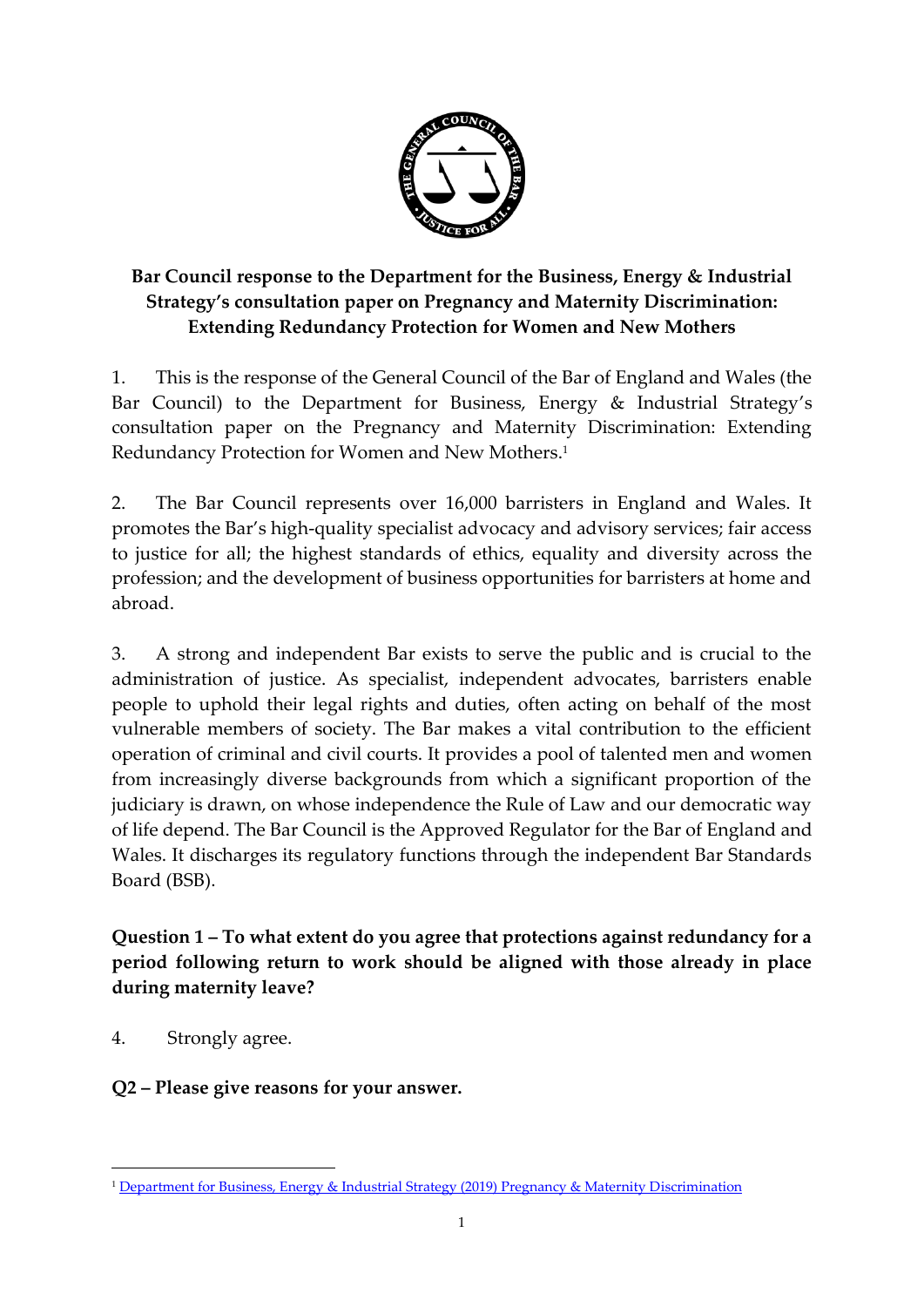5. We agree that the existing law concerning the protection afforded to pregnant women and those who have returned to work after a period of maternity leave is not always well understood by employers or employees. Further, in principle, we agree a pregnant woman and a woman returning from maternity leave is in an especially vulnerable situation, given the attitudes of employers highlighted by the Taylor Review. We also consider that the vulnerability may be even greater for a returner as employers may have held off executing decisions made during maternity leave until the return from leave or may be labouring under the erroneous impression that a pregnant woman cannot be made redundant, whereas there is no legal protection for a woman returning from maternity leave.

## **Q3 – What costs do you believe the extension would bring?**

- **a) For individuals**
- **b) For businesses**
- 6. It is difficult to see any cost to the individual.

7. Other than the cost of training those in HR or tasked with managing redundancies in the workplace, it is hard to see any direct cost to extending protection. It would remain the case that a pregnant worker or one returning from maternity leave could still be made redundant, on a lawful basis, but proper procedure would have to be followed.

# **Q4 – What benefits do you believe the extension would bring?**

**a) For individuals**

### **b) For businesses**

8. In both cases, the benefit is likely to be increasing the diversity of the workplace, boosting the economic productivity of maternity returners, ensuring a better return on the investment in women at work who have children, reducing the attrition of skills and talent and overall reducing the gender pay gap in many instances. It would also ensure a greater understanding of rights and obligations, which would avoid misunderstandings, grievances and possibly also litigation, which would save time and costs for individuals and businesses alike.

**Q5 – Do you agree that 6 months would be an adequate period of "return to work" for redundancy protection purposes?**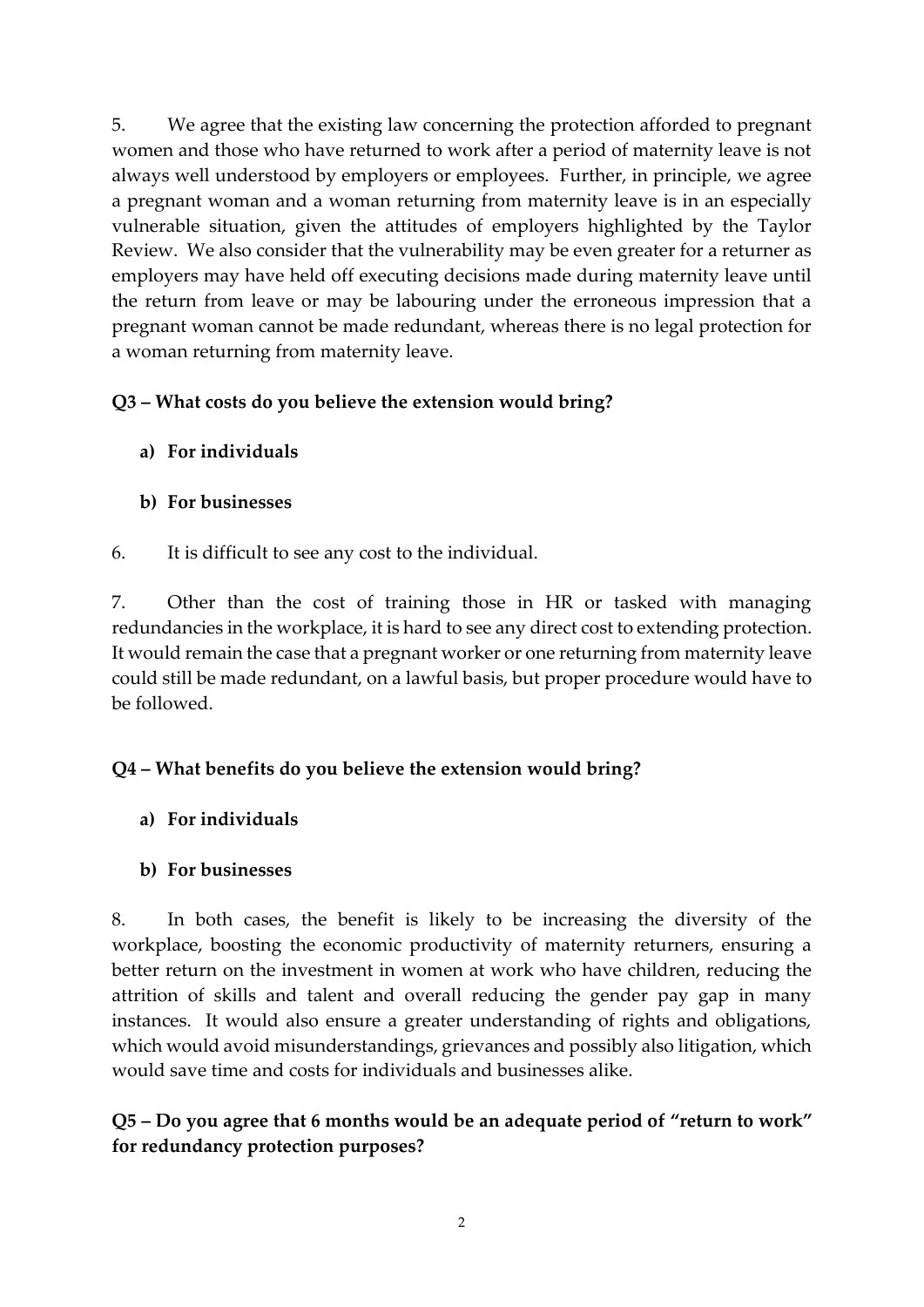9. No.

## **Q6 – Please give reasons for your answers.**

10. The particular vulnerability of women returning to work after a period of maternity leave and the use of 'redundancy' to exit a woman from the business is such that we consider a longer period of time is appropriate. This would also take account of the fact that some women may work part-time hours before returning to their fulltimes, if at all, and this can bring its own challenges to their management of work expectations alongside childcare responsibilities.

# **Q7 – If you think a different period of "return to work" would work better, please say what that should be and explain why.**

11. We suggest 12 months would address the issues set out in response to (6) above.

12. 12 months represents a better balance of the competing interests that exist. A woman who returns to work relatively early in her maternity leave would otherwise have had the protection of being on maternity leave for a period of up to 12 months.

13. It would also offer a degree of protection to those who are at a relatively early stage in their career and have not accrued statutory protection from unfair dismissal. If the policy objective is to offer a degree of protection to women to reduce the risk of their careers being adversely affected, a period of 12 months would be a more effective step in achieving that policy objective.

# **Q8 – Should pregnancy for redundancy protection purposes be defined as starting at the point a woman informs her employer that she is pregnant in writing?**

14. Disagree.

# **Q9 – Do you think an earlier reference point should be used?**

15. There is a strong argument for protection commencing at the point of pregnancy itself as suggested in *Porras Guisado v Bankia SA* Case 103/16, [2018] IRLR 563. This shifts the onus away from the pregnant worker, who bears the responsibility for notifying the employer in order to obtain protection, to the protected characteristic itself. However, we acknowledge that there is also a counter-argument, that it is unfair for an employer to assume obligations towards an employee without actual or constructive knowledge of the protected characteristic itself i.e. the pregnant status of the employee.

# **Q10 – If yes, please say what that should be and explain why.**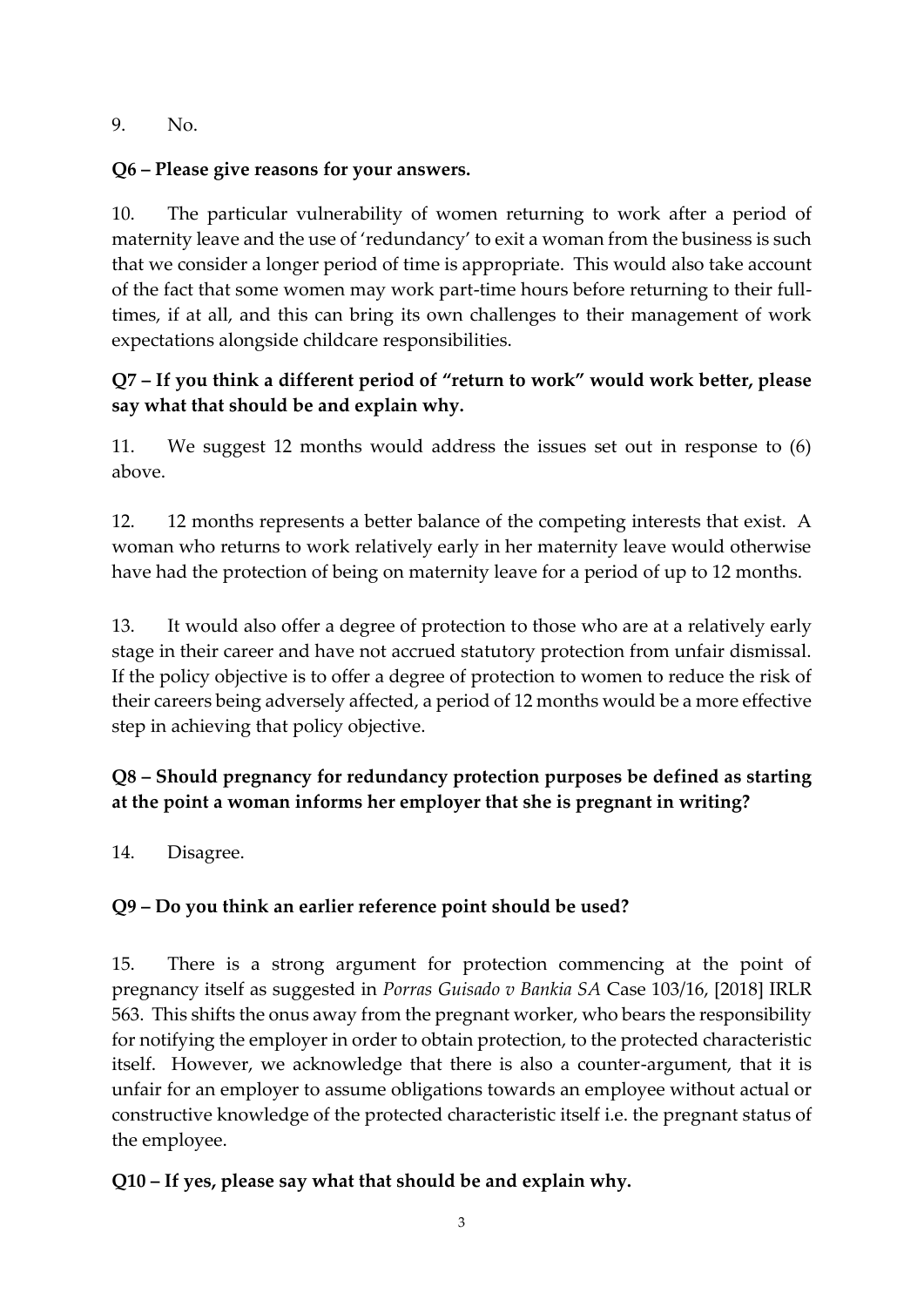16. Please see above in response to (9).

#### **Extending Redundancy Protection for Women and New Parents**

**Q11 – Do you agree that the most direct equivalents to return to work from statutory maternity leave (on the basis that they are forms of leave that can potentially be taken by parent of either gender for longer periods) are:**

- a) adoption leave (**yes**/no)
- b) shared parental leave (**yes**/no)
- c) longer periods of parental leave (**yes**/no)
- d) other

### **Q12 – If other, please explain your reasons.**

17. On the basis that two weeks' statutory paternity leave is not commensurate to Ordinary Maternity or Additional Maternity Leave, we do not point to any others.

**Q13 – Supposing that the additional redundancy protection afforded by MAPLE is extended to mothers returning to work after maternity leave, to what extent do you agree that the same protection should be extended to those groups?**

18. Agree.

### **Q14 – Please explain the reasons for your answer.**

19. We agree that those returning from other forms of parental leave may also be in a position of greater vulnerability in a redundancy situation than those who have not. We also agree that if this area of law is to be reformed then it is sensible to address other types of leave at the same time whilst not losing sight of the fact that the most common form of family leave to be taken is maternity leave and this will affect the greater number of workers. To that end, we would not be opposed to a systemic review, but we would not wish for this to unduly delay reform in relation to maternity returners.

### **Q15 – Are there other forms of leave which should be considered for additional redundancy protection on return to work?**

20. No, but on the basis that surrogacy arrangements would be covered under the proposed reforms i.e. a maternity returner who had become a mother through surrogacy would not be in any less protected a position that someone who had been pregnant.

#### **Q16 – Please give your reasons.**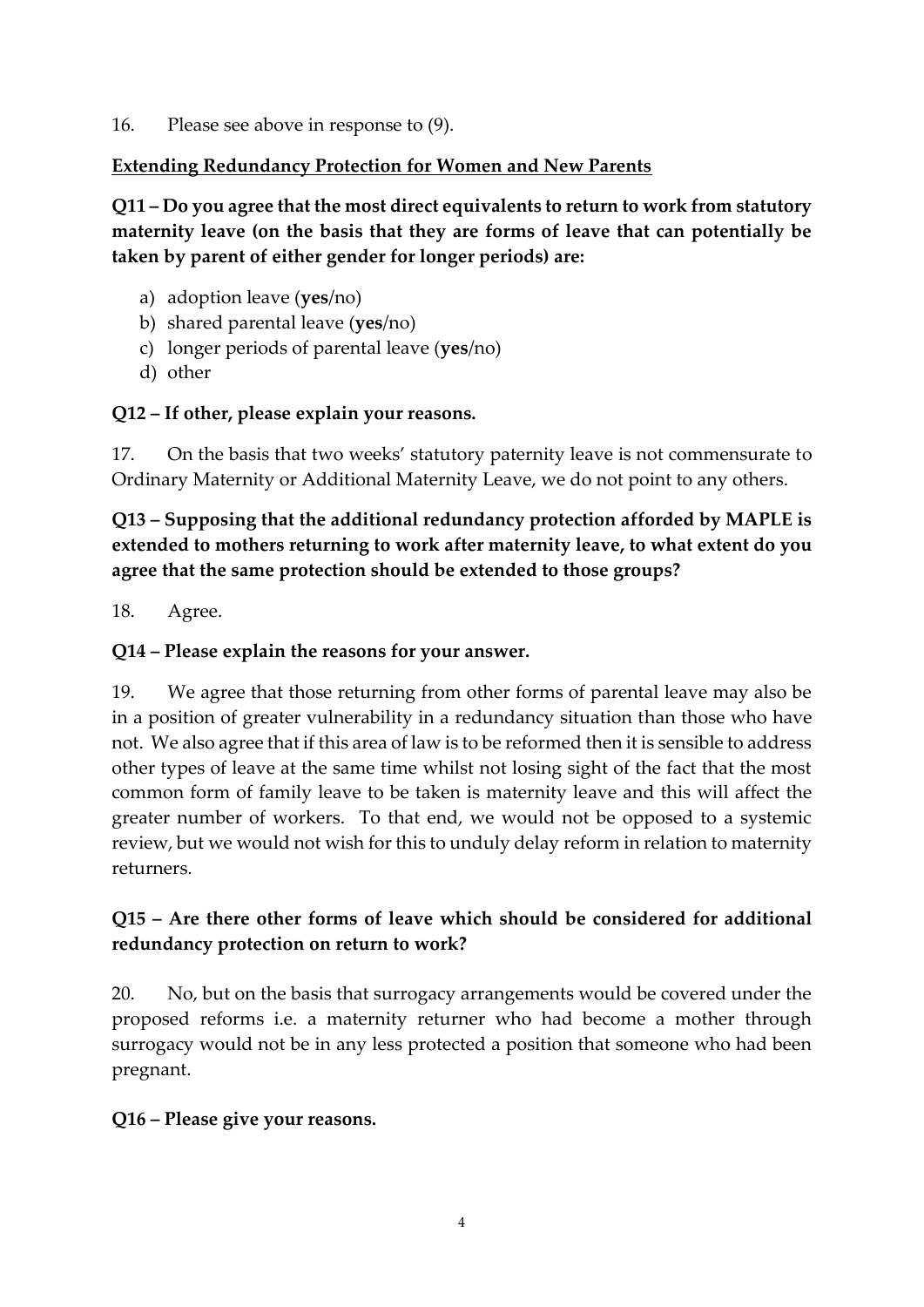21. Please see above. We are not aware of any other groups that is especially vulnerable after a period of leave though we would have thought that further work and research into the position of those returning from long-term sickness absence, whether disabled under the Equality Act 2010 or not, would be worth conducting.

## **Q17 – How effective have these steps been in achieving their objective of informing pregnant women and new mothers of their employment rights?**

22. Don't know.

### **Q18 – Please give your reasons.**

23. The practitioners who have informed this response probably see a disproportionately high number of cases in which employees have not been as aware of their rights as they might have been or did not understand them properly. This is also true of employers including those with dedicated HR professionals, which is of concern. However, the true extent of the success or otherwise of the steps taken is outwith the knowledge of those responding.

## **Q19 – How effective have these steps been in achieving their objective of informing employers of their rights and obligations in relation to pregnant women and new mothers?**

24. Don't know.

#### **Q20 – Please give your reasons.**

25. Please see answer to (18).

### **Q21 – How do you think these steps might be improved?**

26. It is clear that a simplification of the protections that apply whilst pregnant (or undergoing IVF treatment or possibly also entering into surrogacy arrangements), whilst on leave and once returned to work would assist employees and employers alike.

### **Q22 – Please outline any further steps which should be taken to provide advice and guidance to employees and employers about the employment rights of pregnant women and new mothers and employers' obligations towards them.**

27. We are not best placed to respond to this question, but it would have thought that information in an easily accessible format should be provided to women who are